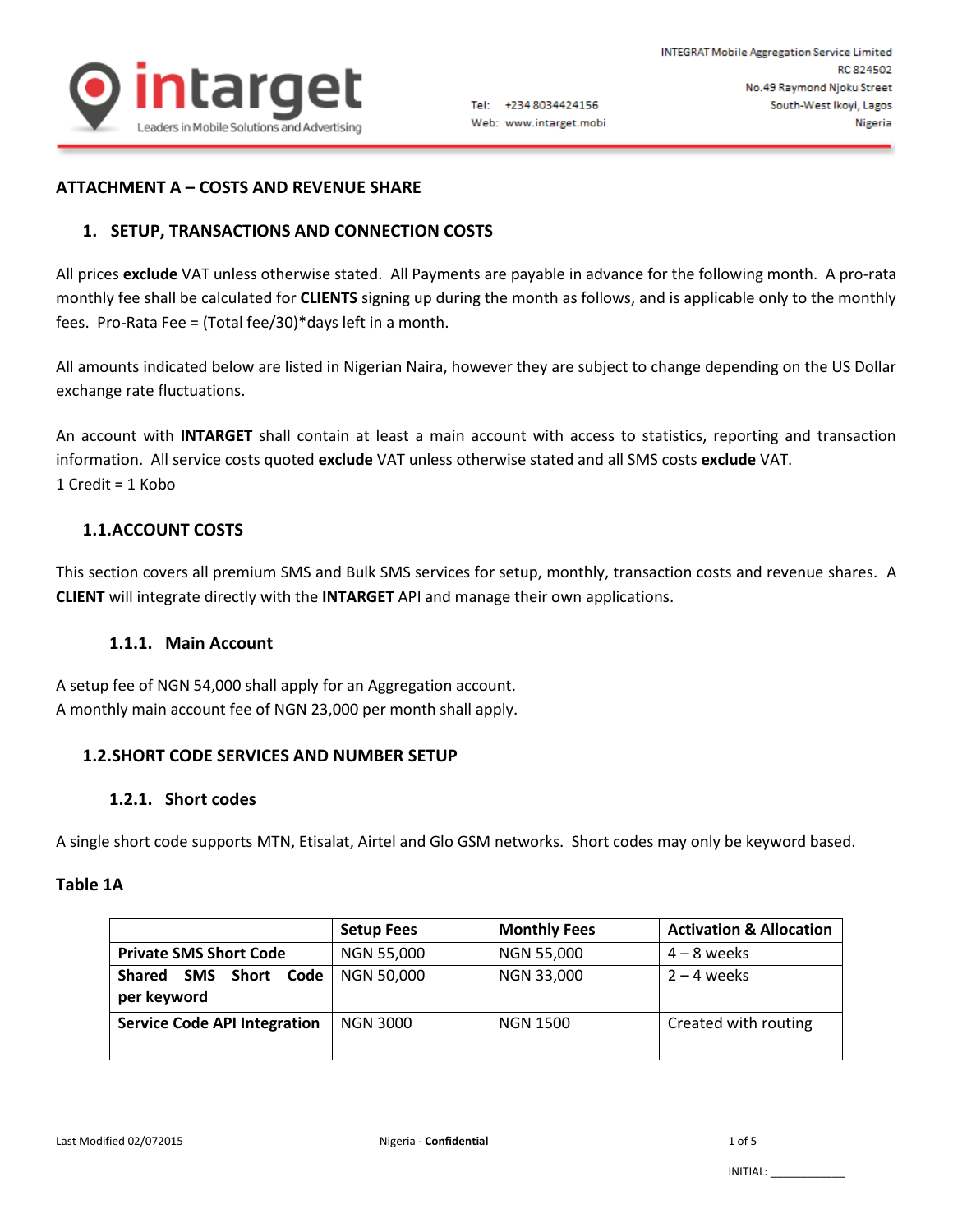

## **1.3.MESSAGE TRANSACTION COSTS**

Transaction costs are invoiced to the **CLIENT** monthly in arrears and payable 7 (seven) days thereafter. No offsetting of costs against revenues is permitted at invoicing level, but can be negotiated with your Account Manager at payment level in special circumstances.

### **SMS Receiving (MO Messages)**

The client shall be charged a transaction fee per MO message received. The applicable charge shall be:

### **Table 1B**

| Type   | <b>Network</b> | Cost per message |
|--------|----------------|------------------|
| SMS MO | All Networks   | NGN 1,00         |

### **SMS Transmitted (MT Messages)**

The client shall be charged a transaction fee per MT message that is a response to SMS requests for a service e.g. any linked MT message for subscription services, response to entry to competition, chat service response messages, marketing and bulk messaging. *Note* that all Bulk SMS sending will be on a pre-paid basis. The applicable charge shall be:

#### **Table 1C**

| <b>Type</b> | <b>Network</b> | Cost per message |
|-------------|----------------|------------------|
| SMS MT      | All Networks   | <b>NGN 2,50</b>  |

### **2. REVENUE SHARE ON SERVICES**

In this section of the document, all presented figures **exclude** VAT. Estimated Gross Revenue Share is available on Higate Web at [www.ng.higate.co.za](http://www.ng.higate.co.za/) on a monthly basis. It is the **CLIENT's** responsibility to invoice **INTARGET** monthly, based on the Gross Revenue share available on Higate Web. The operator stats will be accepted as correct and final and therefore the **CLIENT** will only be able to invoice **INTARGET** after the stats of **INTARGET** were successfully reconciled to that of the network. As **INTARGET** does not always receive status notifications from the operators, the stats showing on Higate Web might be inflated.

**INTARGET** shall make payment to the **CLIENT** 30 (thirty) days after receipt of payment from Operator. The expected payment time from the Operator is between 60 (sixty) to 90 (ninety) days after a full revenue month if no dispute arises. Revenue/discounts are payable/calculated on monthly traffic and not for the accumulated traffic over longer periods of time.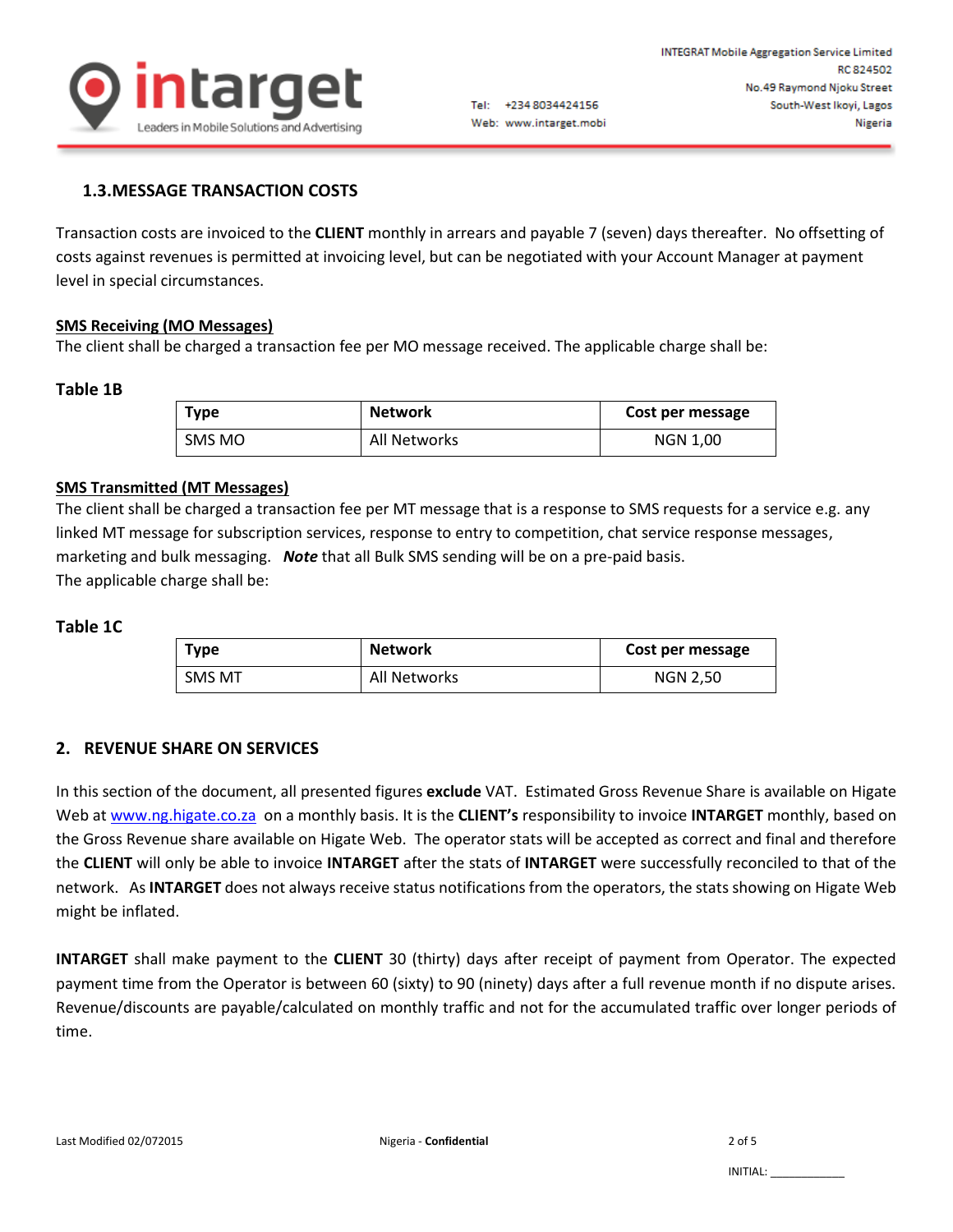

If payments owed to **INTARGET** are withheld by the Operator for any reason, these payments will also be withheld from the **CLIENT**, until such time as payments are received from the Operator, which will then be paid over to the **CLIENT** within seven days after receipt of such payment.

The **CLIENT** shall be required to generate a minimum amount of NGN 198,000,000 (one hundred and ninety eight million naira) as monthly gross revenue from their account. Notwithstanding, there shall be a 3 (tree) month moratorium period upon commencement of the VAS services by the **CLIENT** and a performance review every 6 (six) months thereafter.

Where the **CLIENT** does not generate NGN 198,000,000 (one hundred and ninety eight million naira) worth of revenue within any given 3 (three) month period, **INTARGET** reserves the right to decommission the access code(s) - (Short Codes, USSD Codes).

Only revenue claims in excess of NGN 50,000 shall be processed. The right to claim monies due shall expire within 6 months from the date of statement, and the **CLIENT** shall forfeit such monies payable.

According to the regulations of the Federal Inland Revenue Service (FIRS) in **Nigeria**, the operators are liable to deduct a ten percent (10%) withholding tax on all revenue payouts, or any other percentage of Revenue due **INTARGET** prescribed by the Nigerian Communications Commission.

**INTARGET** are also liable to deduct an Annual Operating Levy (AOL) representing two point five percent (2.5%) or any other percentage of Revenue due **INTARGET** prescribed by the Nigerian Communications Commission.

All amounts indicated below are listed in Nigerian Naira, however they are subject to change depending on the US Dollar exchange rate fluctuations.

# **INTARGET shall pay the following Revenue Share portion to its CLIENTS:**

Revenue shall be shared between **INTARGET** and the **CLIENT** based on 50/50 basis in **INTARGET'S** favor. Revenue share is subject to change dependent on changes from the Operators.

# **TABLE 2A**

| <b>OPERATOR</b> | <b>OPERATOR REVENUE</b> | <b>Sharable Revenue</b> |
|-----------------|-------------------------|-------------------------|
| Airtel          | 75%                     | 25%                     |
| <b>MTN</b>      | 70%                     | 30%                     |
| Glo             | 75%                     | 25%                     |
| Etisalat        | 60%                     | 40%                     |

The revenue payout table is the **Gross Revenue Payout** after deduction of then ruling Withholding TAX and VAT.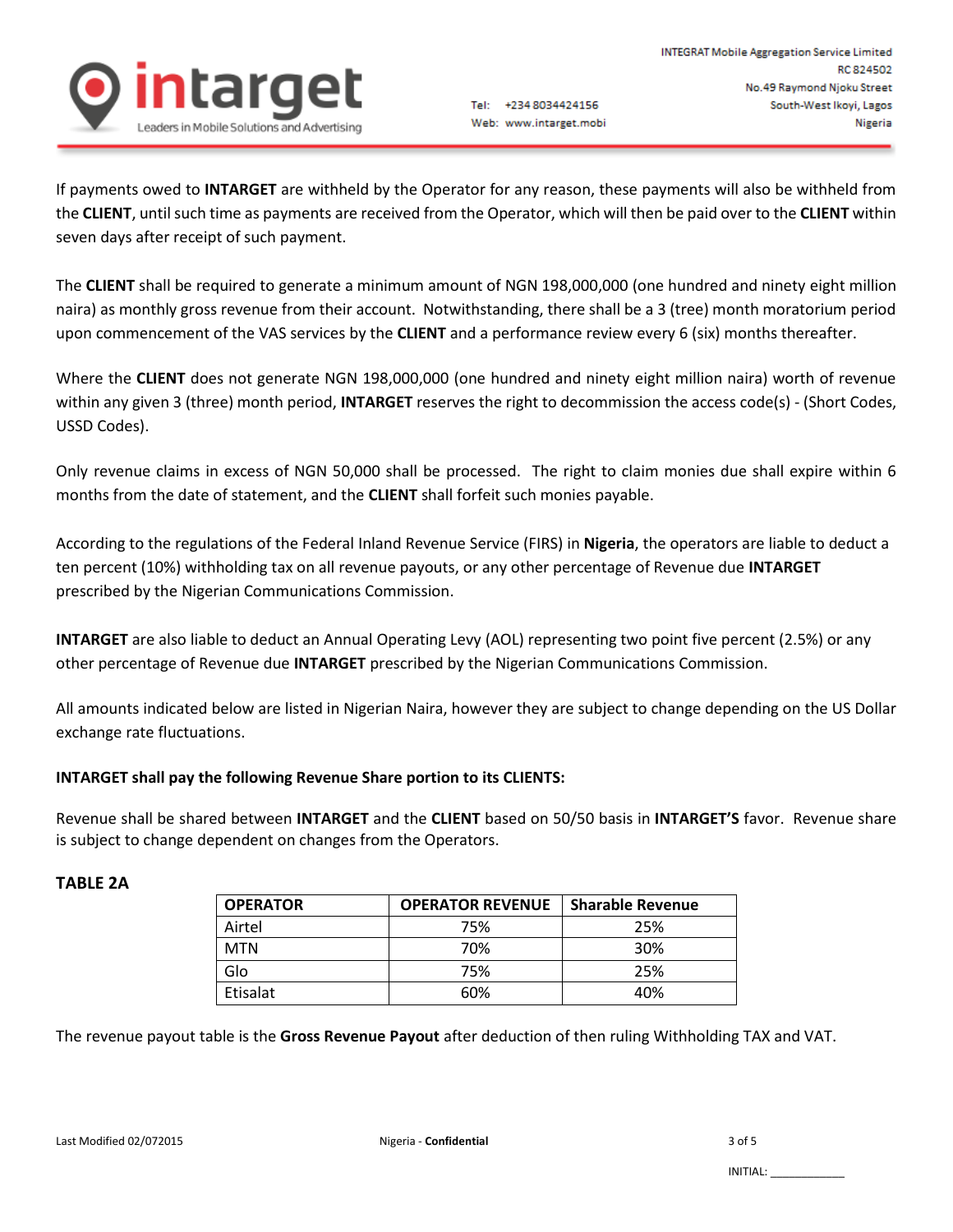

## **Example of calculation:**

| <b>Revenue Calculator</b>                        |                  | Airtel             |                 | <b>MTN</b>         |                     | <b>ETISALAT</b>    |
|--------------------------------------------------|------------------|--------------------|-----------------|--------------------|---------------------|--------------------|
|                                                  | <b>VAT incl</b>  | <b>VAT excl</b>    | <b>VAT incl</b> | <b>VAT excl</b>    | <b>VAT incl</b>     | <b>VAT excl</b>    |
| End User Price (EUP)                             | <b>NGN 30.00</b> | NGN 28.57          | NGN 30.00       | <b>NGN 28.57</b>   | <b>NGN</b><br>30.00 | NGN 28.57          |
| Withholding TAX (WHT)                            | 10.00%           | 2.86<br><b>NGN</b> | 10.00%          | 2.86<br><b>NGN</b> | 10.00%              | <b>NGN</b><br>2.86 |
|                                                  |                  | NGN 25.71          |                 | <b>NGN 25.71</b>   |                     | <b>NGN 25.71</b>   |
| <b>VAT</b>                                       | 5.00%            | 1.43<br><b>NGN</b> | 5.00%           | <b>NGN</b><br>1.43 | 5.00%               | 1.43<br><b>NGN</b> |
|                                                  |                  | <b>NGN 27.14</b>   |                 | <b>NGN 27.14</b>   |                     | <b>NGN 27.14</b>   |
| <b>Operator Revenue Share</b>                    | 75.00%           | NGN 20.36          | 70.00%          | NGN 19.00          | 60.00%              | NGN 16.29          |
| <b>TOTAL</b>                                     |                  | <b>NGN</b><br>6.79 |                 | <b>NGN</b><br>8.14 |                     | <b>NGN 10.86</b>   |
| Integrat Revenue Share                           | 50.00%           | 3.39<br><b>NGN</b> | 50.00%          | 4.07<br><b>NGN</b> | 50.00%              | 5.43<br><b>NGN</b> |
| AOL                                              | 2.50%            | <b>NGN</b><br>0.08 | 2.50% NGN       | 0.10               | 2.50%               | <b>NGN</b><br>0.14 |
| <b>Gross Revenue Payout to Client (VAT excl)</b> | 50.00%           | <b>NGN</b><br>3.31 | 50.00%          | 3.97<br><b>NGN</b> | 50.00%              | <b>NGN</b><br>5.29 |

Note 1: VAT and Withholding tax at current rates.

# **3. APPLICATION HOSTING RATES**

Application hosting rates are dependent on the application. This shall be quoted for separately. A base rate of NGN 15,000 per month applies.

## **4. COMPLIANCE, CONSULTATION, TRANING AND OTHER RATES**

**INTARGET** offers the following services to its **CLIENTS** at a cost set out below:

### **Compliance rates**

NGN 60,000 – submit response of formal Operator compliant NGN 50,000 – submit response of Operator compliant NGN 15,000 – Ad Hoc compliance verification

### **Software Development rates**

NGN 23,000 per hour

### **Training**

NGN 4,000 per person attending per hour **INTARGET** shall provide 1 hour free technical training for 1 person per **CLIENT**. Additional hours are charged at NGN 4,000 per person.

**User Acceptance Testing** NGN 10,000 per hour